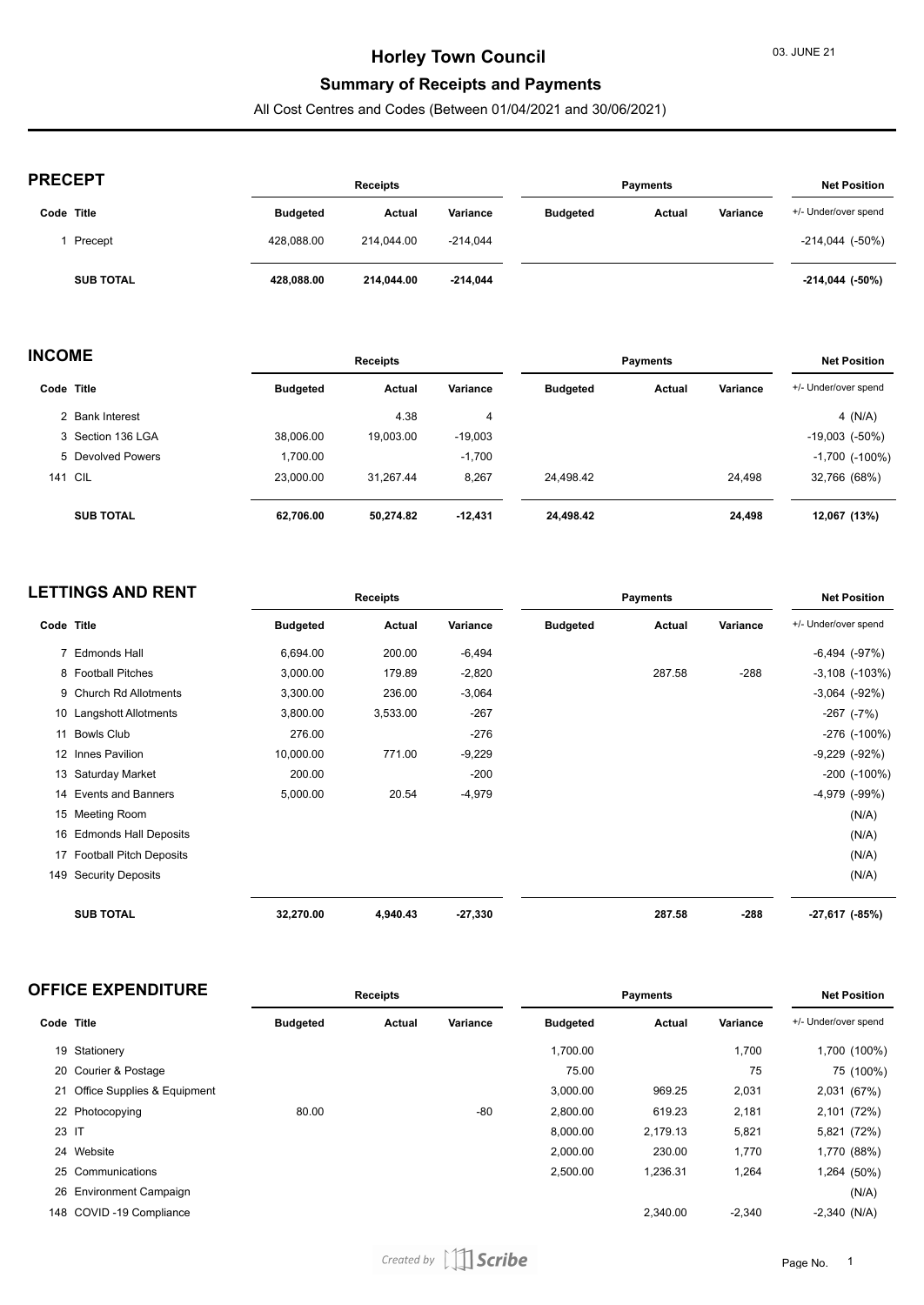## **Summary of Receipts and Payments**

All Cost Centres and Codes (Between 01/04/2021 and 30/06/2021)

|            | <b>SUB TOTAL</b>              | 80.00           |                 | -80      | 20,075.00       | 7,573.92        | 12,501   | 12,421 (61%)         |
|------------|-------------------------------|-----------------|-----------------|----------|-----------------|-----------------|----------|----------------------|
|            | <b>SALARIES AND PENSIONS</b>  |                 | <b>Receipts</b> |          |                 | <b>Payments</b> |          | <b>Net Position</b>  |
| Code Title |                               | <b>Budgeted</b> | Actual          | Variance | <b>Budgeted</b> | <b>Actual</b>   | Variance | +/- Under/over spend |
| 30         | <b>Net Salaries</b>           |                 |                 |          | 116,000.00      | 26,602.01       | 89,398   | 89,398 (77%)         |
|            | 31 PAYE                       |                 |                 |          | 18,000.00       | 2,736.20        | 15,264   | 15,264 (84%)         |
|            | 32 NI Employee                |                 |                 |          | 10,000.00       | 1,432.08        | 8,568    | 8,568 (85%)          |
| 33         | NI Employer                   |                 |                 |          | 14,800.00       | 2,290.80        | 12,509   | 12,509 (84%)         |
| 34         | <b>SCC Pension Employee</b>   |                 |                 |          | 18,200.00       | 3,039.36        | 15,161   | 15,161 (83%)         |
| 35         | <b>SCC Pension Employer</b>   |                 |                 |          | 28,000.00       | 4,410.78        | 23,589   | 23,589 (84%)         |
| 151        | Long Service Award            |                 |                 |          |                 | 1,250.00        | $-1,250$ | $-1,250$ (N/A)       |
| 156        | Student/Postgraduate Loan Ded |                 |                 |          |                 | 37.00           | $-37$    | $-37$ (N/A)          |
|            | <b>SUB TOTAL</b>              |                 |                 |          | 205,000.00      | 41,798.23       | 163,202  | 163,202 (79%)        |

| <b>OFFICE MAINTENANCE &amp; REF</b> | <b>Receipts</b> | Pavments | <b>Net Position</b> |
|-------------------------------------|-----------------|----------|---------------------|
|                                     |                 |          |                     |

| Code Title |                                | <b>Budgeted</b> | Actual | Variance | <b>Budgeted</b> | Actual   | Variance | +/- Under/over spend |
|------------|--------------------------------|-----------------|--------|----------|-----------------|----------|----------|----------------------|
|            | 38 Maintenance & Repairs       |                 |        |          | 3.550.00        | 400.00   | 3,150    | 3,150 (88%)          |
|            | 39 Cleaning of hall and office |                 |        |          | 15,000.00       | 3,318.00 | 11,682   | 11,682 (77%)         |
| 40         | Utilities                      |                 |        |          | 4.400.00        | 976.84   | 3,423    | 3,423 (77%)          |
| 41         | Rates                          |                 |        |          | 2.000.00        | 311.58   | 1,688    | 1,688 (84%)          |
|            | 42 Maintenance Contracts       |                 |        |          | 1.500.00        | 126.66   | 1,373    | 1,373 (91%)          |
|            | 43 Window Cleaning             |                 |        |          | 750.00          | 110.00   | 640      | 640 (85%)            |
|            | 45 Compliance and Regulatory   |                 |        |          | 5.000.00        | 460.09   | 4,540    | 4,540 (90%)          |
|            | <b>SUB TOTAL</b>               |                 |        |          | 32.200.00       | 5,703.17 | 26,497   | 26,497 (82%)         |

| <b>GENERAL</b> |                                | Receipts        |        | <b>Payments</b> |                 |          | <b>Net Position</b> |                      |
|----------------|--------------------------------|-----------------|--------|-----------------|-----------------|----------|---------------------|----------------------|
| Code Title     |                                | <b>Budgeted</b> | Actual | Variance        | <b>Budgeted</b> | Actual   | Variance            | +/- Under/over spend |
|                | 50 PWLB Loan Repayment - Cound |                 |        |                 | 19,545.00       | 9,772.46 | 9,773               | 9,773 (50%)          |
|                | 51 Bank charges                |                 |        |                 | 1,000.00        | 124.56   | 875                 | 875 (87%)            |
|                | 52 Insurance                   |                 |        |                 | 8,755.00        | 390.23   | 8,365               | 8,365 (95%)          |
|                | 53 Legal and professional fees |                 |        |                 | 13,225.00       | 1,353.60 | 11,871              | 11,871 (89%)         |
|                | 54 Audit fees                  |                 |        |                 | 2,678.00        |          | 2,678               | 2,678 (100%)         |
|                | 55 Subscriptions & Licences    |                 |        |                 | 7,519.00        | 4,526.90 | 2,992               | 2,992 (39%)          |
|                | 60 Election Expenses           |                 |        |                 | 2,500.00        |          | 2,500               | 2,500 (100%)         |
|                | 62 Chairman's Allowance        |                 |        |                 | 400.00          |          | 400                 | 400 (100%)           |
|                | 63 Cllr Expenses               |                 |        |                 | 103.00          | 36.00    | 67                  | 67 (65%)             |
|                | 64 Cllr Training               |                 |        |                 | 800.00          | 210.00   | 590                 | 590 (73%)            |
|                | 65 Staff Expenses              |                 |        |                 | 100.00          |          | 100                 | 100 (100%)           |
|                | 66 Staff Training              |                 |        |                 | 1,500.00        | 70.00    | 1,430               | 1,430 (95%)          |
|                | 142 GDPR                       |                 |        |                 |                 |          |                     | (N/A)                |
|                | 146 VAT Payment                |                 |        |                 |                 | 1,358.91 | $-1,359$            | $-1,359$ (N/A)       |
|                |                                |                 |        |                 |                 |          |                     |                      |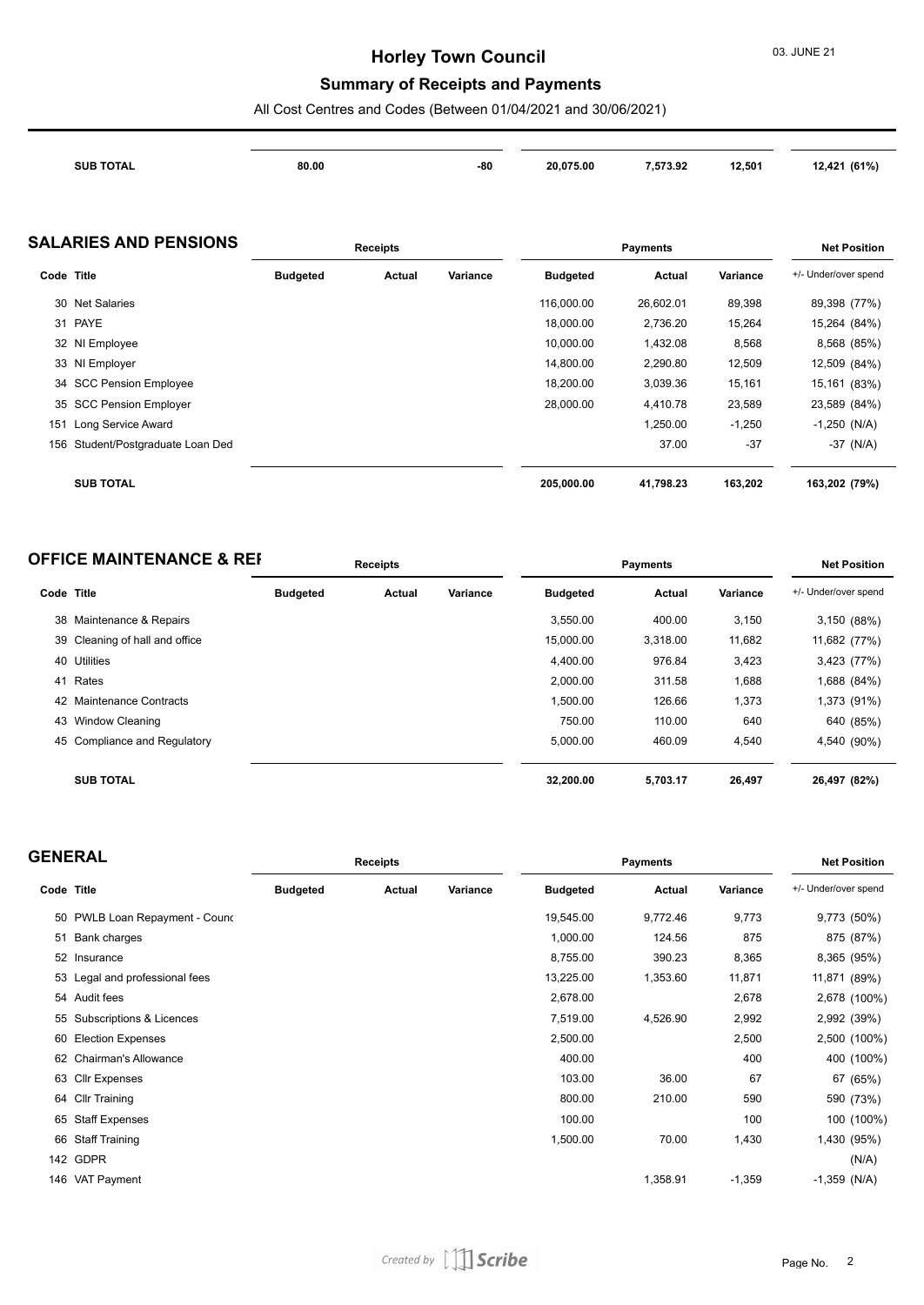### **Summary of Receipts and Payments**

All Cost Centres and Codes (Between 01/04/2021 and 30/06/2021)

| <b>SUB TOTAL</b><br>the contract of the contract of the contract of | 58.125.00 | 17.842.66<br>$\sim$ $\sim$ | 40,282 | 40,282 (69%) |
|---------------------------------------------------------------------|-----------|----------------------------|--------|--------------|
|                                                                     |           |                            |        |              |

#### **GROUNDS MAINTENANCE Receipts Payments Net Position**

|    |                                 | . <b>.</b>      |        | .        |                 |          |          |                      |
|----|---------------------------------|-----------------|--------|----------|-----------------|----------|----------|----------------------|
|    | Code Title                      | <b>Budgeted</b> | Actual | Variance | <b>Budgeted</b> | Actual   | Variance | +/- Under/over spend |
|    | 70 Contractors' Maint (HTC)     |                 |        |          | 52,000.00       | 3,976.40 | 48,024   | 48,024 (92%)         |
| 71 | Contractors' Maint (Devolved Po |                 |        |          | 1,700.00        |          | 1,700    | 1,700 (100%)         |
|    | 72 Playground Inspections       |                 |        |          | 8,549.00        | 1,398.00 | 7,151    | 7,151 (83%)          |
|    | 73 Playground Repairs           |                 |        |          | 7,210.00        | 530.00   | 6,680    | 6,680 (92%)          |
|    | 74 Parks Furniture              |                 |        |          | 5,150.00        |          | 5,150    | 5,150 (100%)         |
|    | 75 Signage                      |                 |        |          | 1,648.00        |          | 1,648    | 1,648 (100%)         |
|    | 76 Pest Control                 |                 |        |          | 570.00          |          | 570      | 570 (100%)           |
|    | 77 Tree Surgery                 |                 |        |          | 8.240.00        | 950.00   | 7,290    | 7,290 (88%)          |
|    | <b>SUB TOTAL</b>                |                 |        |          | 85,067.00       | 6,854.40 | 78,213   | 78,213 (91%)         |

| <b>HORLEY RECREATION GROU</b> | <b>Receipts</b> | Pavments | <b>Net Position</b> |
|-------------------------------|-----------------|----------|---------------------|
|                               |                 |          |                     |

|     | Code Title                        | <b>Budgeted</b> | Actual | Variance | <b>Budgeted</b> | Actual   | Variance | +/- Under/over spend |
|-----|-----------------------------------|-----------------|--------|----------|-----------------|----------|----------|----------------------|
|     | 79 Memorial Gardens               |                 |        |          | 3,605.00        | 1,540.00 | 2,065    | 2,065 (57%)          |
| 80  | <b>Ornamental Gardens</b>         |                 |        |          | 1,545.00        |          | 1,545    | 1,545 (100%)         |
|     | 123 Grounds                       |                 |        |          | 2.060.00        | 242.00   | 1,818    | 1,818 (88%)          |
|     | 143 Cafe/Pavilion PWLB Loan Repay |                 |        |          | 27,556.00       |          | 27,556   | 27,556 (100%)        |
|     | 145 Pavilion Cafe Project Fund    |                 |        |          | 27,000.00       | 729.00   | 26,271   | 26,271 (97%)         |
| 153 | <b>Pavilion Cafe Utilities</b>    |                 |        |          |                 | 1,458.83 | $-1,459$ | $-1,459$ (N/A)       |
|     | 154 Pavilion Cafe Maintenance     |                 |        |          | 2,000.00        |          | 2,000    | 2,000 (100%)         |
| 155 | <b>Pavilion Cafe Rent</b>         | 6.000.00        |        | $-6,000$ |                 |          |          | $-6,000$ $(-100\%)$  |
|     | <b>SUB TOTAL</b>                  | 6.000.00        |        | $-6,000$ | 63,766.00       | 3,969.83 | 59,796   | 53,796 (77%)         |

|            | <b>COURT LODGE/INNES PAVILK</b> | <b>Receipts</b> |        |          | <b>Payments</b> |          |          | <b>Net Position</b>  |
|------------|---------------------------------|-----------------|--------|----------|-----------------|----------|----------|----------------------|
| Code Title |                                 | <b>Budgeted</b> | Actual | Variance | <b>Budgeted</b> | Actual   | Variance | +/- Under/over spend |
|            | 86 Pitches/Playgrounds          |                 |        |          | 1,030.00        | 132.00   | 898      | 898 (87%)            |
| 87         | Buildings - Refurbishment/Repai |                 |        |          | 5,150.00        |          | 5,150    | 5,150 (100%)         |
| 88         | Utilities                       |                 |        |          | 2,600.00        | 733.36   | 1,867    | 1,867 (71%)          |
|            | 89 Lease of land                |                 |        |          | 1.00            |          |          | $1(100\%)$           |
|            | 124 Football Pavillion Cleaning |                 |        |          | 2,300.00        | 419.85   | 1,880    | 1,880 (81%)          |
| 131        | Maintenance Contracts           |                 |        |          | 1,000.00        | 242.38   | 758      | 758 (75%)            |
|            | 132 Innes Communications        |                 |        |          |                 |          |          | (N/A)                |
|            | <b>SUB TOTAL</b>                |                 |        |          | 12.081.00       | 1,527.59 | 10,553   | 10,553 (87%)         |

| <b>MICHAEL CRESCENT</b>                       |                 | <b>Receipts</b> |                            |                 | <b>Payments</b> |          |                      |
|-----------------------------------------------|-----------------|-----------------|----------------------------|-----------------|-----------------|----------|----------------------|
| Code Title                                    | <b>Budgeted</b> | Actual          | Variance                   | <b>Budgeted</b> | Actual          | Variance | +/- Under/over spend |
| <b>Rates &amp; Utilites</b><br>9 <sup>4</sup> |                 |                 |                            | 740.00          | 161.04          | 579      | 579 (78%)            |
|                                               |                 |                 | Created by $\iiint$ Scribe |                 |                 |          | Page No.             |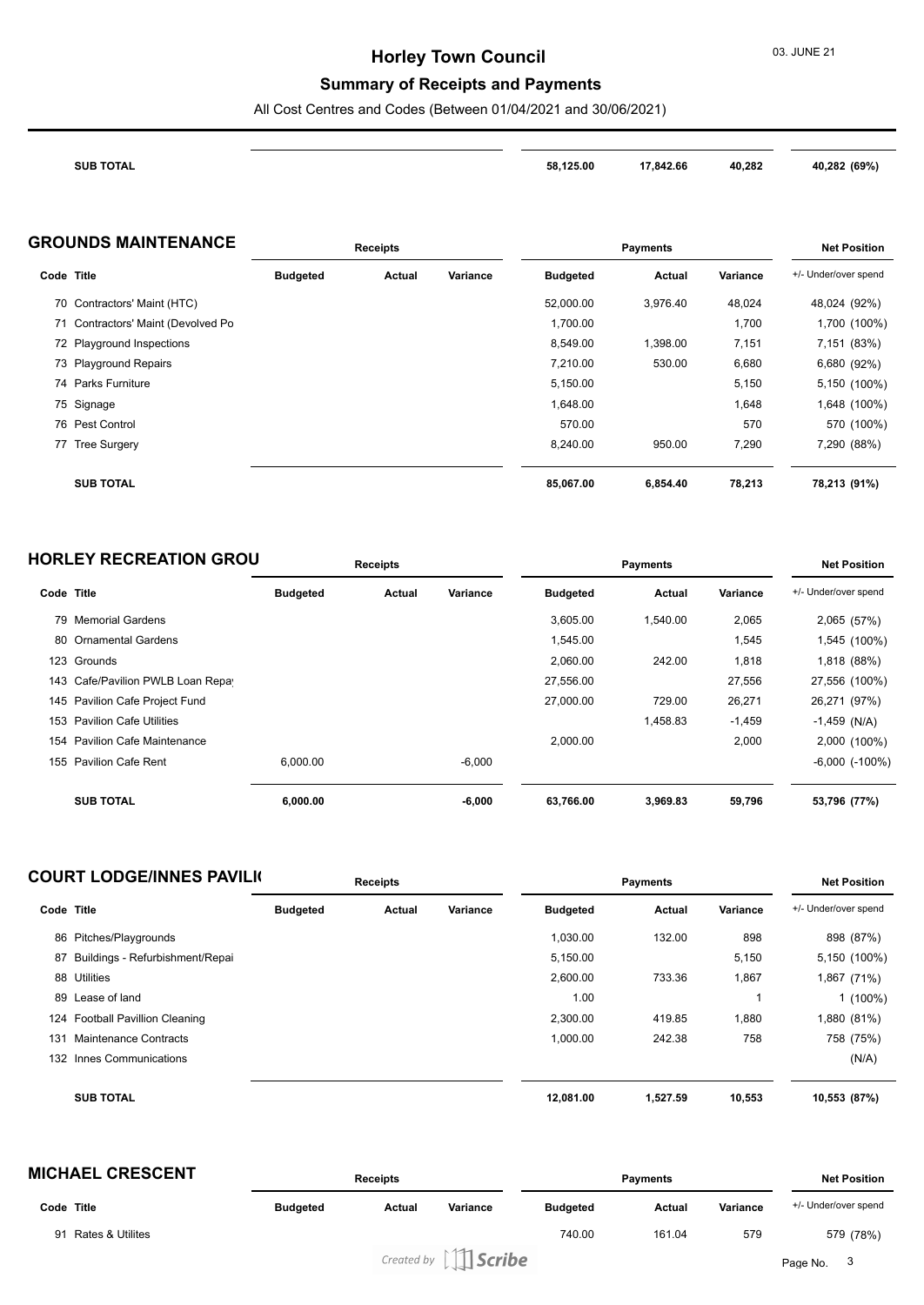#### **Summary of Receipts and Payments**

All Cost Centres and Codes (Between 01/04/2021 and 30/06/2021)

| <b>SUB TOTAL</b>          | 2,740.00 | 218.04 | 2,522 | 2,522 (92%) |
|---------------------------|----------|--------|-------|-------------|
| 140 Scout Hut Demolition  |          |        |       | (N/A)       |
| 121 Buildings and Grounds | 2,000.00 | 57.00  | 1,943 | 1,943 (97%) |

### **EMLYN MEADOWS Receipts Payments Net Position**

|                  |                 |        | . .,     |                 |        |          |                      |
|------------------|-----------------|--------|----------|-----------------|--------|----------|----------------------|
| Code Title       | <b>Budgeted</b> | Actual | Variance | <b>Budgeted</b> | Actual | Variance | +/- Under/over spend |
| 95 Grounds       |                 |        |          | 500.00          | 57.00  | 443      | 443 (88%)            |
| <b>SUB TOTAL</b> |                 |        |          | 500.00          | 57.00  | 443      | 443 (88%)            |

| <b>ALLOTMENTS</b> |                          |                 | <b>Receipts</b> |          |                 | <b>Payments</b> |          |                      |
|-------------------|--------------------------|-----------------|-----------------|----------|-----------------|-----------------|----------|----------------------|
|                   | Code Title               | <b>Budgeted</b> | Actual          | Variance | <b>Budgeted</b> | Actual          | Variance | +/- Under/over spend |
|                   | 96 Langshott Maintenance |                 |                 |          | 2.600.00        | 1.662.90        | 937      | 937 (36%)            |
|                   | 97 Church Rd Maintenance |                 |                 |          | 1,850.00        |                 | 1,850    | 1,850 (100%)         |
|                   | 98 Church Rd Utilities   |                 |                 |          | 520.00          |                 | 520      | 520 (100%)           |
|                   | 99 Langshott Utilities   |                 |                 |          | 920.00          |                 | 920      | 920 (100%)           |
|                   | <b>SUB TOTAL</b>         |                 |                 |          | 5,890.00        | 1,662.90        | 4,227    | 4,227 (71%)          |

| <b>TOWN CENTRE</b> |                               |                 | <b>Receipts</b> |          |                 | <b>Payments</b> |          |                      |
|--------------------|-------------------------------|-----------------|-----------------|----------|-----------------|-----------------|----------|----------------------|
|                    | Code Title                    | <b>Budgeted</b> | Actual          | Variance | <b>Budgeted</b> | Actual          | Variance | +/- Under/over spend |
|                    | 100 Baskets and planting      | 500.00          |                 | $-500$   | 8,755.00        |                 | 8,755    | 8,255 (89%)          |
| 101                | Horley/South & SE in Bloom    |                 |                 |          | 1,600.00        |                 | 1,600    | 1,600 (100%)         |
|                    | 102 Christmas                 |                 |                 |          | 1.957.00        |                 | 1,957    | 1,957 (100%)         |
|                    | 150 Defibrillator maintenance |                 |                 |          |                 |                 |          | (N/A)                |
|                    | 152 Commercial Hub Support    |                 |                 |          | 5,000.00        |                 | 5,000    | 5,000 (100%)         |
|                    | <b>SUB TOTAL</b>              | 500.00          |                 | -500     | 17,312.00       |                 | 17,312   | 16,812 (94%)         |

| <b>SECURITY</b> |                                |                 | <b>Receipts</b> |          |                 | <b>Payments</b> |          |                      |
|-----------------|--------------------------------|-----------------|-----------------|----------|-----------------|-----------------|----------|----------------------|
| Code Title      |                                | <b>Budgeted</b> | Actual          | Variance | <b>Budgeted</b> | Actual          | Variance | +/- Under/over spend |
|                 | 105 Security Patrols           |                 |                 |          | 5,665.00        | 1,483.12        | 4,182    | 4,182 (73%)          |
|                 | 106 CCTV Installation          |                 |                 |          | 2,000.00        |                 | 2,000    | 2,000 (100%)         |
| 107             | <b>CCTV Maintenance</b>        |                 |                 |          | 3,500.00        |                 | 3,500    | 3,500 (100%)         |
|                 | 108 CCTV Broadband Connections |                 |                 |          | 2,000.00        | 283.51          | 1,716    | 1,716 (85%)          |
| 147             | Alarm Maintenance              |                 |                 |          |                 | 75.00           | $-75$    | $-75$ (N/A)          |
|                 | <b>SUB TOTAL</b>               |                 |                 |          | 13.165.00       | 1.841.63        | 11.323   | 11,323 (86%)         |